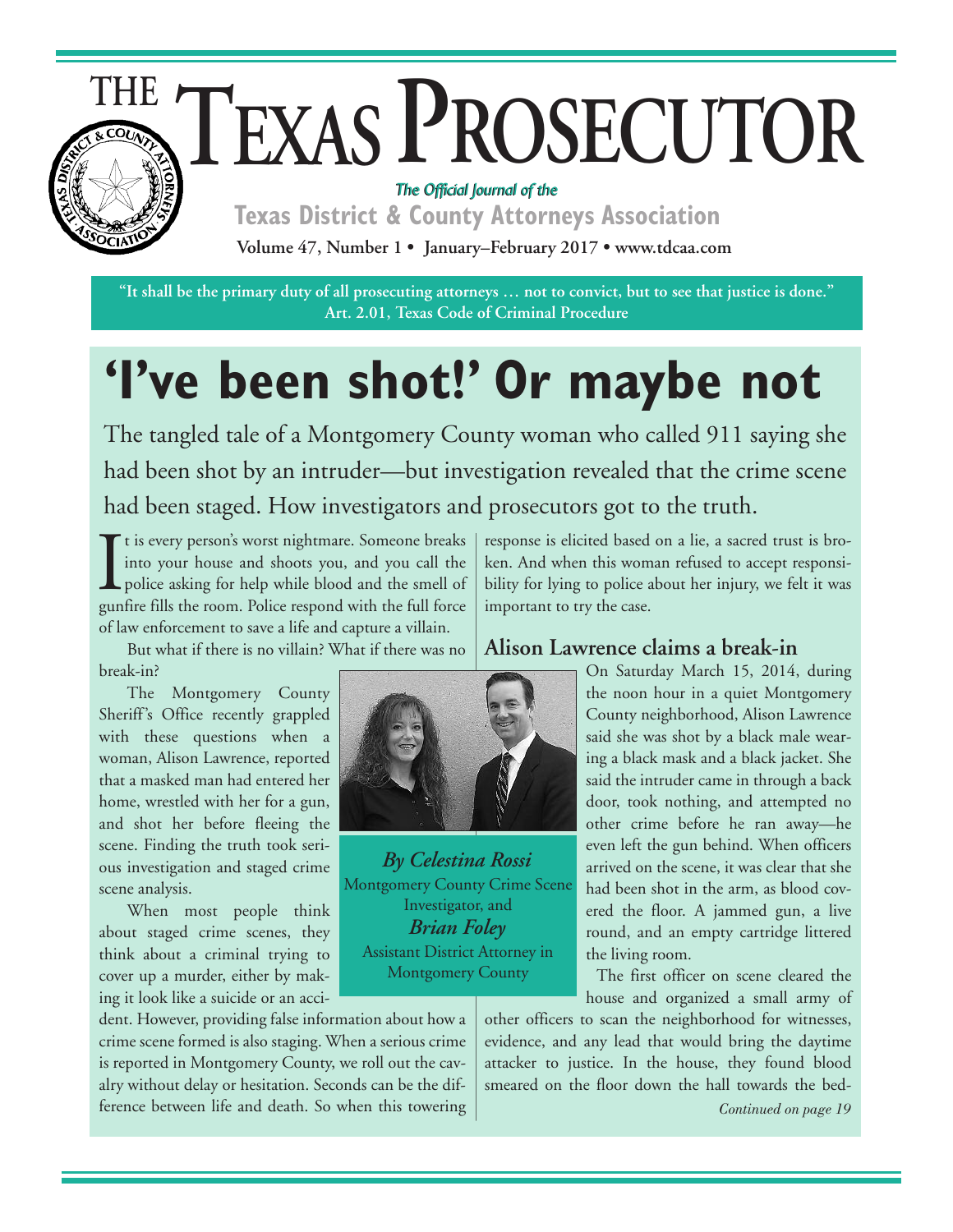*Continued from the front cover*

## *'I' ve been shot!' Or maybe not (cont'd)*

rooms; it could be traced back to a black leather jacket with a hole in the arm—it too was covered in blood and bits of flesh. The jacket was behind a couch facing the kitchen. On the floor behind the couch laid a 40-caliber Glock handgun with a live round jammed in the slide and two rounds missing from the magazine. A live round was found nearby and a fired cartridge casing was also found within feet of the bloody jacket. In the master bedroom closet there was an open gun case where the Glock had been stored. There was nothing missing from the house. There was no sign of forced entry. The couch was unmoved. The lamp by the bloody jacket wasn't tipped over. The remote control to the TV was still on a chair in the assailant's only path of exit. A dog kennel in that path was undisturbed. The intruder made no attempt to take the gun. Only one shot appeared to be fired. Neighbors heard nothing and saw no one.

 One of the most interesting pieces of evidence was on the back patio just outside the door Lawrence claimed the intruder used to make his escape. Really, it was an interesting *lack* of evidence. It had just rained that day and the ground was wet. When the first officer entered the home, he noticed that his shoes left wet footprints on the floor. The officer's footprints showed something very important: An intruder would have also left footprints. The backyard was muddy in many places, and just over the back door was an awning, which covered a patch of the concrete patio, leaving it dry. Surely

if the intruder had entered through the back door as Lawrence claimed, he would have left some footprints there or at least some muddy marks through the sloppy backyard. But there was nothing. No muddy marks, no wet footprints on the patio, no wet spots in the kitchen or the living room. He had vanished like a ghost.

 After analysis of the crime scene, photos, blood spatter, and Lawrence's statements over the course of nearly a week, Montgomery County Sheriff's Office detectives concluded that there was no masked man. Rather, Alison was home with her 11-year-old child, she had been drinking that morning, and she accidentally shot herself. She had made up the story about the intruder.

#### **Crime scene staging**

Crime scene staging falls into one of three categories. The first two, primary staging and secondary staging, deal with the offenders' behavior and motivation. (The third, tertiary scene alteration, is carried out by someone other than the offender and is not intended to misdirect a police investigation. An example was the first officer to enter the house who left wet footprints on the floor. He altered the crime scene but not with any criminal purpose.)

 Primary staging is defined as "an intentional and purposeful altering or changing of physical evidence or other aspects of the crime scene, and/or providing false information to the police relative to the incident,

with specific criminal intent to misdirect or divert a police investigation away from the true facts and circumstances of the crime."1 Lawrence engaged in primary staging when she provided false information about how she was shot.

 (In secondary staging, the scene alteration is performed strictly for the offender's benefit, not to misdirect the police investigation. Common examples of secondary staging are depersonalization, body posing, and symbolic or ritualistic actions. This is the kind of stuff that you see in serial killer cases or masochistic rituals. We definitely weren't dealing with that.)

 Primary staging can be further broken down into two sub-categories: premeditated and ad hoc. A premeditated staged scene is preplanned by the offender and designed to focus the investigation on fabricated evidence to disguise the nature of the crime. Lawrence probably hadn't planned on shooting herself that day and didn't have enough time to fabricate any physical evidence, so we ruled out premeditated staging.

 Rather, Lawrence engaged in ad hoc staging, which is an intentional effort to misdirect police without any preplanning. She accidentally shot herself in the arm and for some reason felt like she needed to cover it up. At first we didn't know why. Ad hoc staging typically results from an offender trying to cover up criminal acts, omissions, or negligent activity by providing an alternate explana-

*Continued on page 20*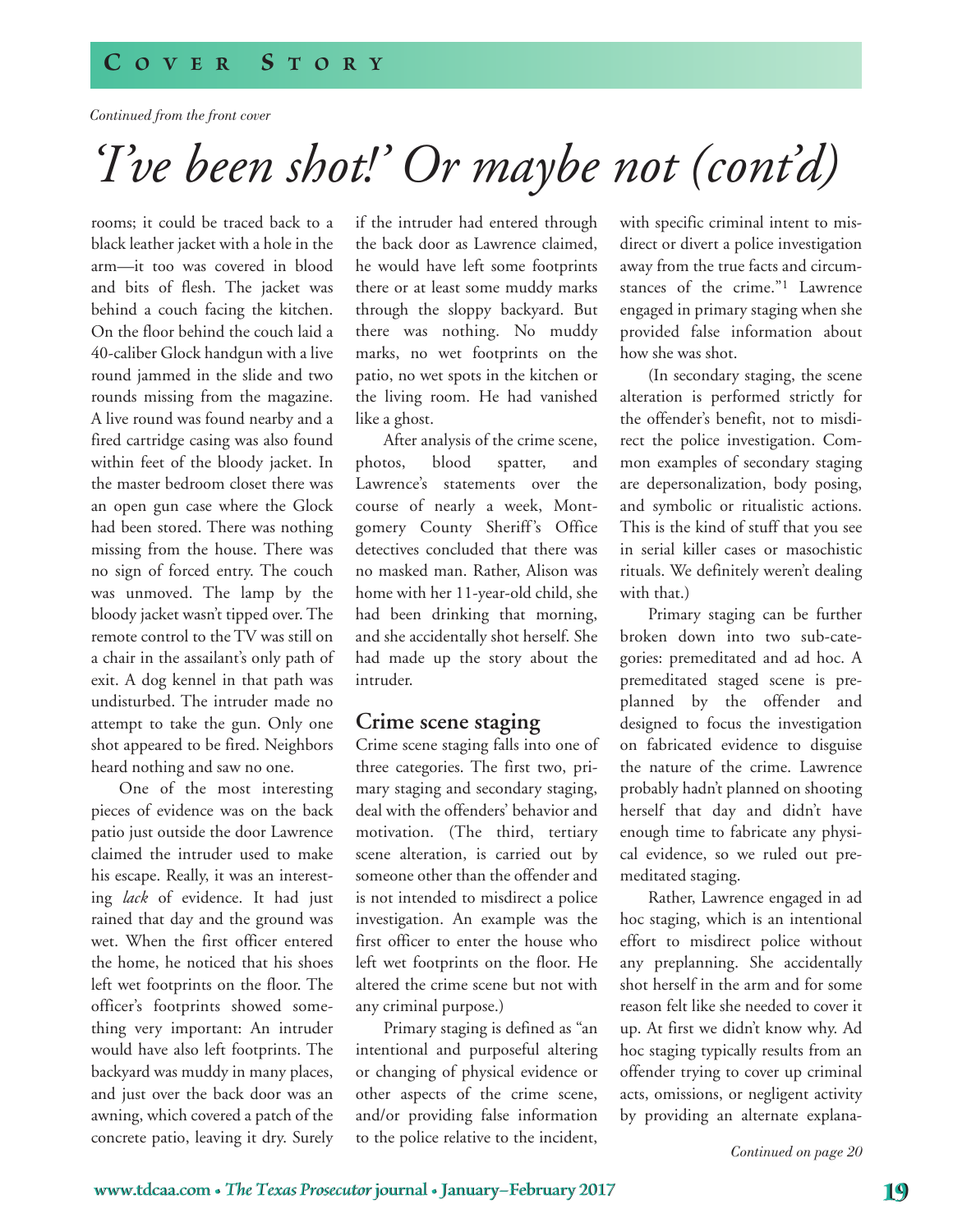#### *Continued from page 19*

tion for what really happened. The offender's intent is to divert attention away from herself and onto someone else, usually to prevent criminal charges or avoid disgracing family, friends, and the community.2

 Ad hoc staged crime scenes usually heighten investigators' suspicions because the offender's testimonial evidence contradicts physical evidence on the scene. When confronted with the inconsistencies, the offender may try to provide additional explanations that weren't previously mentioned or claim that she can't remember the details. Most often the offender will cast herself in the best light to gain favor with investigators. Lawrence would eventually engage in nearly all of these behaviors.

 In both ad hoc and premeditated staging, offenders may report a scenario or explanation that vilifies someone else based on perceived police and societal prejudices and offender stereotyping.3 Lawrence had done this when she claimed the intruder was a black male in a black mask and a black jacket.

 When primary staging occurs and the reported offense was actually committed by the victim, that person is not usually charged with offenses such as filing a false report or tampering with evidence. Oftentimes the offender suffers from some sort of mental illness or is looking to gain the attention of a particular audience, although statistical data on the number of staged scenes is limited because of investigating agencies' failure to file such cases or the local prosecutor's rejection of such cases.

 Knowing all this, we still had a citizen who was shot in the arm, and

we couldn't explain how it happened. Lawrence's arm was missing some skin and flesh from a grazing bullet wound, but there were no bullet holes in the wall and no holes in the ceiling or furniture. Officers searched the house for hours after the initial call looking for the bullet and came up with nothing. They needed to talk to Lawrence again and get a full statement, so two homicide detectives headed to the hospital.

#### **Lawrence's statements**

Lawrence was questioned more extensively at the hospital. Detectives were hoping that her answers would clear up the picture, but the more she talked, the hazier the story became. She let officers know she was drinking wine that morning. She told detectives that she thought she saw something in the kitchen, and she ran to her bedroom where her child was asleep, opened a safe, took out her Glock, and placed in the loaded magazine. She said she made it to the back of the couch (near the kitchen) when she racked the slide, ejecting a live round. The masked man charged her and they were both standing when the gun went off, ripping through her jacket and arm.

 But this story didn't make any sense. How did she have time to run through the house, open a safe, place in a magazine, and chamber a round without this intruder chasing her? And because nothing in the house was disturbed, what exactly was he doing that whole time in the kitchen? She had no answers to these questions. It all happened so fast, she said. And the harder the questions

got, the faster she said it happened.

 Detectives asked for the assistance of Crime Scene Investigators Celestina Rossi and Weldon Richards. They scheduled a visit to the house (accompanied by Lawrence) to look for the missing bullet. Below, Rossi offers her perspective in her own words.

## **In CSI Celestina Rossi's words**

To diagnose a crime scene as staged, we have to bring all our tools to the table. From experience on the street to scientific forensic education, it all plays an important role. Television and movies have created an influx in forensic degree programs at the university level.4 There is a misconception that once you graduate from college you can immediately be a crime scene investigator (CSI). But the Montgomery County Sheriff's Office hires only sworn peace officers with a minimum requirement of two years' patrol experience as CSIs. The two-year minimum is essential because of the invaluable experience gained from responding to dispatched calls for service as a first responder. Investigating calls of burglaries, robberies, alarms, and thefts prepare you for identifying and collecting evidence on scenes of homicides, robberies, and home invasions.

 When you are the responding patrol officer, all the evidence is pristine. (CSI arrives after emergency services, first responders, and any other personnel have already left and potentially cross-contaminated the forensic evidence.) Every encounter a patrol officer experiences can be placed in his mental filing cabinet as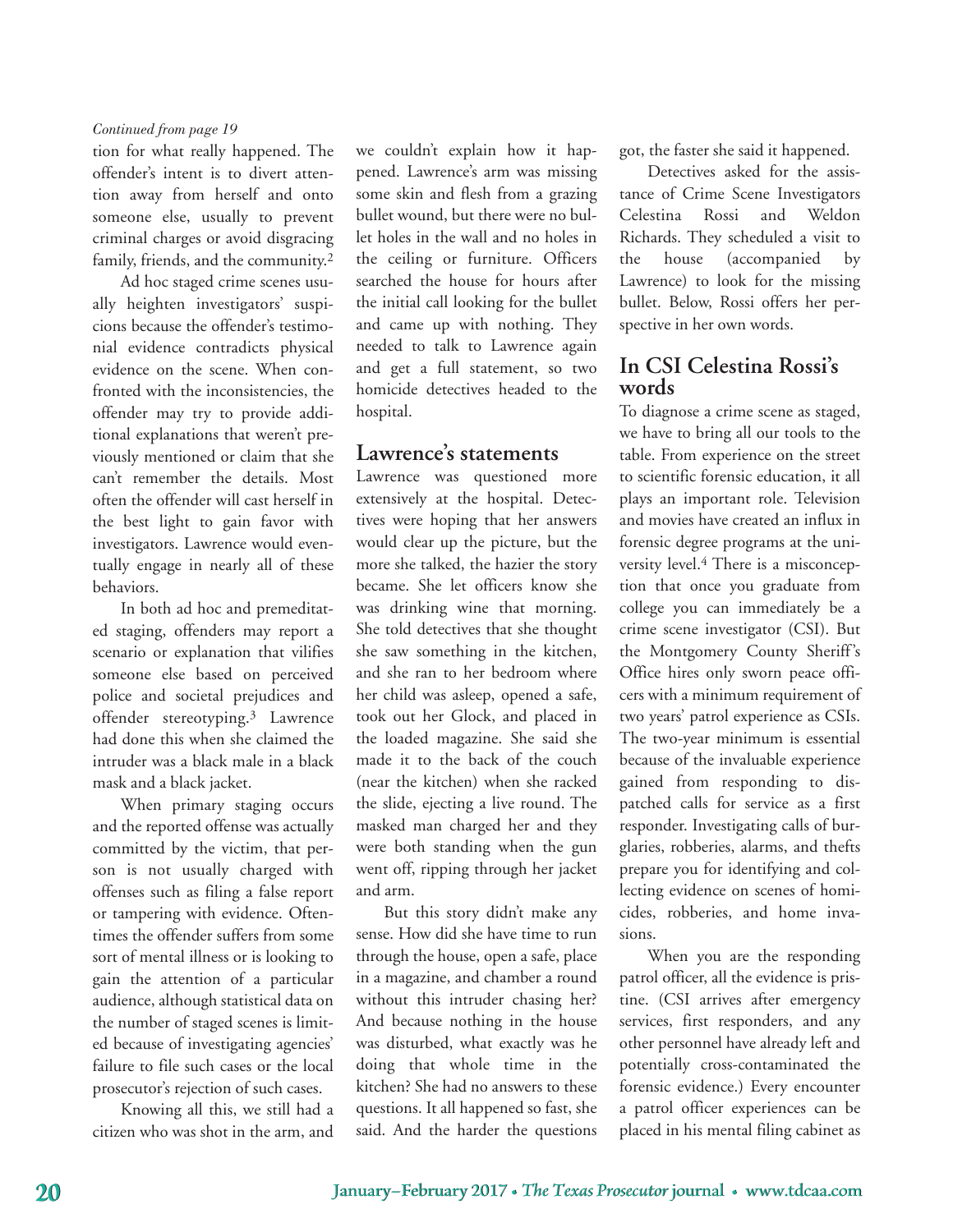his "training and experience." That way, when he encounters staged crime scenes, he gets the sense that something is wrong or different, even if he can't put his finger on exactly how. Most of the officers who responded to the Alison Lawrence scene had this feeling. When they spent hours and hours searching the house for the bullet that went through her arm and couldn't find it, I got that feeling too.

 As a crime scene investigator, on occasion I talk to the homeowner/ victim/witness when trying to recreate what happened at a crime scene. At Lawrence's house, I asked her to explain the position she was in when she was shot, and the story she told this time was drastically different from what she had told the other officers at the hospital. She was no longer confronting the intruder or being tackled from a standing position. Instead, she was crouched down with her rear on the floor and her back and shoulders against the back of the couch. She held the gun against her chest in her right hand, and her left hand was crossed in front. (She was holding the gun like a little girl carrying books to school.) The gun was pointing toward her left shoulder (where she was injured). As she did so, I could visualize the trajectory of the shot. I looked down at the floor where I was standing and could see damage to the carpet. I placed my hand on the top of the carpet and could feel a hard rock-like bump between the carpet and the concrete slab. When I pulled the carpet away from the wall, I saw the bullet and jacketing. I felt relieved that I could recover the key piece of evidence the detectives

asked me to find. When we found this bullet, we could understand what happened when the gun was fired and match it to physical evidence. It proved that there was no intruder attacking Lawrence when the gun went off and discredited the rest of her original story.

 Lawrence admitted—as she was crouched behind the couch to demonstrate her stance when she was shot—that the dog startled her, and that was the reason the gun went off. I figured that would be the end of my involvement, but Lawrence didn't accept responsibility even then, and prosecutor Brian Foley (my co-writer on this article) later called me as a witness to testify and reenact the findings in front of the jury.

 There is a symbiotic relationship between the investigating agency, the district attorney's office, and the court system. If one part of the relationship fails, justice is jeopardized. The district attorney's office can't prosecute a case it doesn't receive; this includes cases like filing a false report, even if addiction or mental disorders are an underlying factor in the case. It also requires the investigators to educate the prosecutors on the results of the crime scene reconstruction. For instance, if the prosecutors do not have a working knowledge of bloodstain pattern analysis or shooting incident reconstruction, they may not identify or value the importance of such evidence as it relates to a case. The complexity of forensic disciplines often requires weeks of preparation and meetings to ensure that the witness is prepared for her testimony and the prosecutor is versed enough in the discipline

that he can re-direct the witness if necessary. If there is a disconnect between the prosecutor and the investigative team, it can affect the outcome of the trial. Jurors may not understand the evidence and may dismiss its relevance to the case.

 But we had multiple meetings about this case over the course of a few months, and it paid off in trial. The jury even talked with me after the trial for over an hour because they were so interested in crime scene investigation techniques. Most of all I am thankful that our ADAs treated the case with the same seriousness as we did during the investigation.

#### **The trial: Prosecutor Brian Foley's perspective**

The day after finding what we called the "bullet of truth," Lawrence was confronted again with the implausibility of her story. Officers needed to know if it was possible she was making it up or even just mistaken. If her story as she'd told it were true, a very dangerous person brazen enough to attack a woman in her own home at noon on a Saturday was still out there. If not, the investigation was drawing valuable time from multiple homicide detectives. But she wouldn't admit that she made it up. She clung to her story that she saw someone in the kitchen who had broken into her home.

 The punishment range was only a Class B misdemeanor, but the seriousness of the investigation was on par with a first-degree felony. When all plea bargaining was rejected (we had offered six months deferred adjudication and a \$500 fine), we started mapping out the process of *Continued on page 22*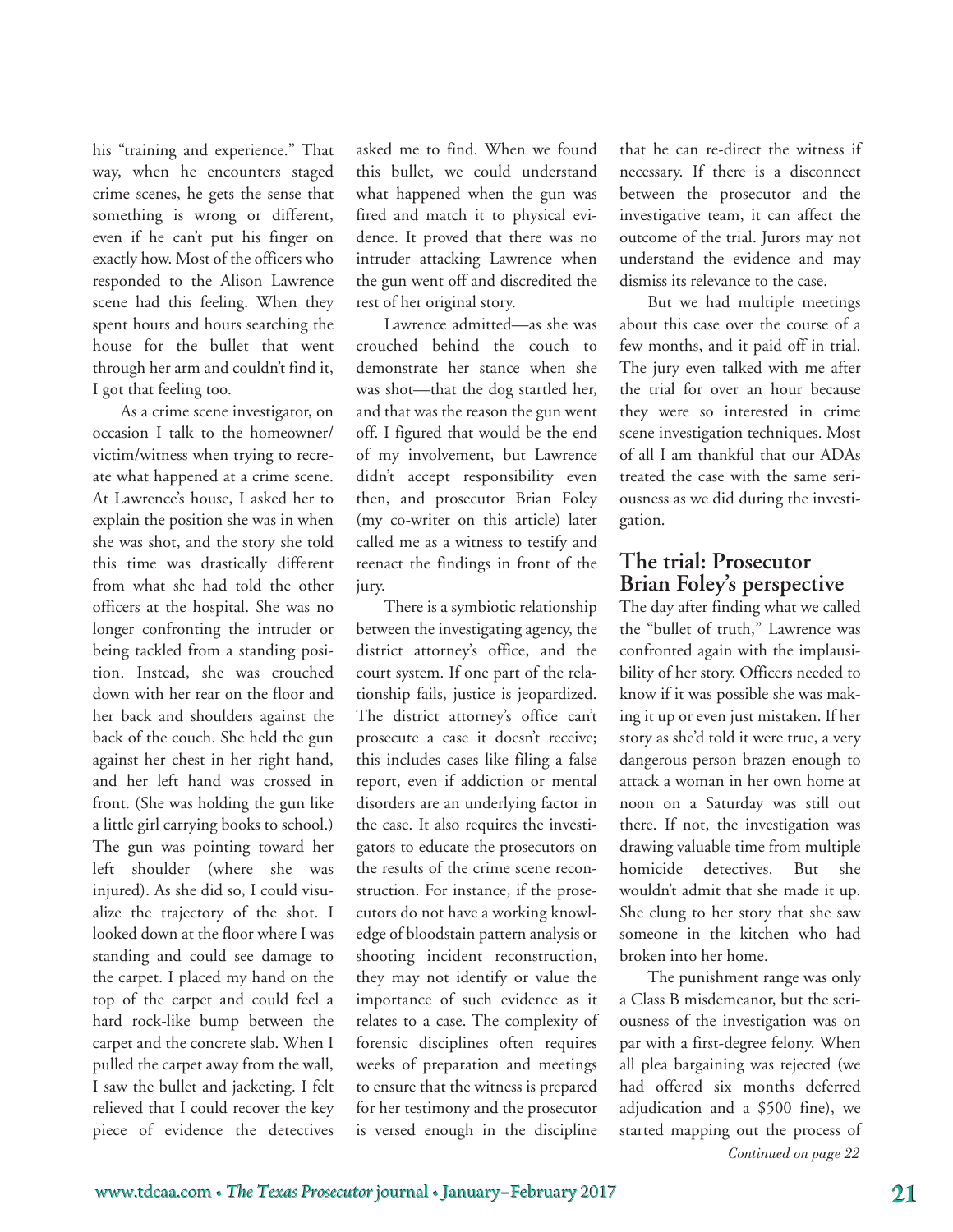#### *Continued from page 21*

proving the negative, that this burglary and aggravated assault hadn't really happened. We treated the case like a murder where the physical evidence told a tale different from the defendant's statements. (We started referring to it as "the reverse murder" case.) Our most helpful strategies were acting out the events and highlighting the changes in Lawrence's story on large courtroom notepads. The 911 call was our first piece of evidence at trial.

### **The 911 call**

"9-1-1—do you need police, fire, or ambulance?" the operator rattled off in a mechanical but urgent tone. There was no response. A second went by and she asked again, "9-1- 1?" After another second, she repeated, "9-1-1?" The operator's tone dropped to bored and annoyed.

 Lawrence finally said, "Um … I've been shot." She didn't sound frantic or scared. The words came out as slow as molasses.

 "OK, let me get EMS on the line with us, ma'am—one moment." The 911 operator kicked back into urgency and a new operator asked, "Caller, what is the address of your emergency?"

 "Um … I've been shot." The molasses in Lawrence's voice was pouring a little faster.

 "OK, what is your address, ma'am?"

 "Um … [Lawrence gives her address]."

 Lawrence would go on to tell the operator that someone came into her house, she tried to shoot him, the two of them struggled, he grabbed her, and he shot her in the arm. Operators asked her to describe the

suspect—what was his race?

 "Oh God, um …" Here the molasses stopped running all together. The operator prompts, "White, black, Hispanic?"

 "Um … black male, black mask, black jacket." As we listened to the call in court, you could almost picture Lawrence looking around the living room at nearby objects to fill in the details of the pretend intruder. Later, officers found her black jacket on scene with a bullet hole.

### **Acting out the action**

An important strategy for success was physically demonstrating the action for the jury in court. I had CSI Rossi play the part of the defendant, and I played the part of the phantom felon. We tried out each version of the defendant's various statements and the only one that made any sense with the physical evidence was the one that ended in finding the bullet of truth. Even the jammed gun pointed to the final version (with Lawrence pulling the trigger). Glocks tend to jam when they are not firmly held in place. The weapon fired the chambered round and the slide was unable to properly feed the next bullet into place because she was holding it sideways and loose.

 The defense had asked for a motion in limine on any mention of how much manpower and money had been wasted on investigating the case, but proving the basic elements of the investigation required nearly 20 witnesses and three days of trial. The jury ended up coming to the same conclusions that we had. When they found Alison Lawrence guilty, their job was over. They all shuffled

into the courtroom to see what she had to say in punishment, and Lawrence took no responsibility. I asked how much wine she had that day and she said, "Two cups." I asked her to show me how big the cups were, and she spread her hands almost a foot apart! She received the probation she had looked to avoid and the alcohol rehabilitation she obviously needed. We did not request restitution for the lengthy investigation because it would've crippled her otherwise innocent family.

 We were satisfied with the verdict. In the end we believe she lied because she was home alone with her child, she was intoxicated and had been startled by something, and she went to the other room to get her gun and check out whatever startled her. She racked the Glock, which already had a round in the chamber (it was then ejected onto the floor). She then crouched down behind the couch and accidentally shot herself. She likely lied because she was embarrassed or scared that she would get in trouble for handling a gun while she was intoxicated and discharging it in a neighborhood.

## **Conclusion**

The thing we were most thankful for in this case was the dedicated work of law enforcement at every stage. It was humbling to see how selfless and swift first responders can be. It was an honor to see how they would stand up for you, me, or any of us so it was important to stand up for them. Police and district attorneys seem to be attacked on all sides whether by media, the defense, or those we apprehend. It is hard